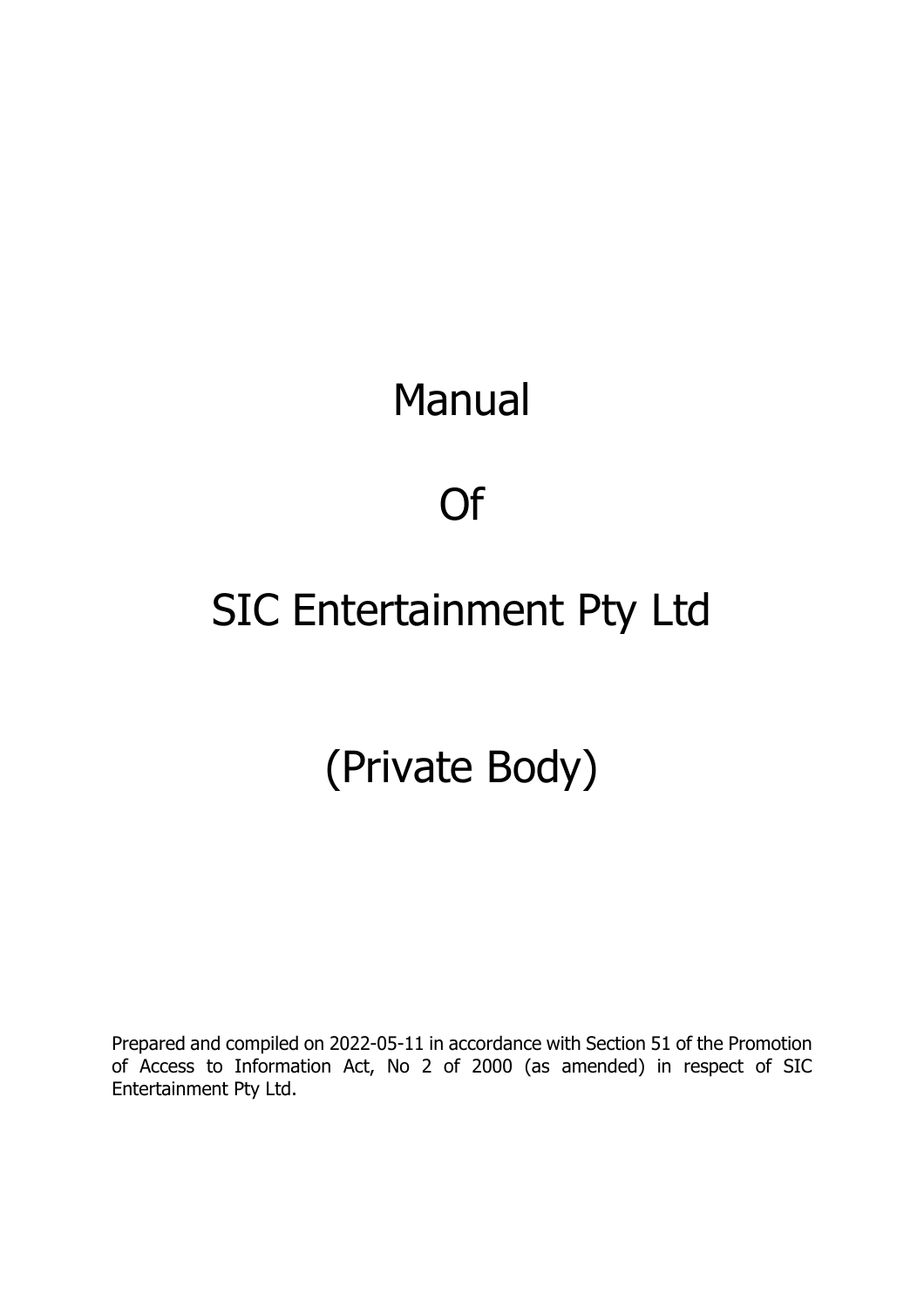# Registration number: 2011/122015/07

# **Update: 2022-05-11**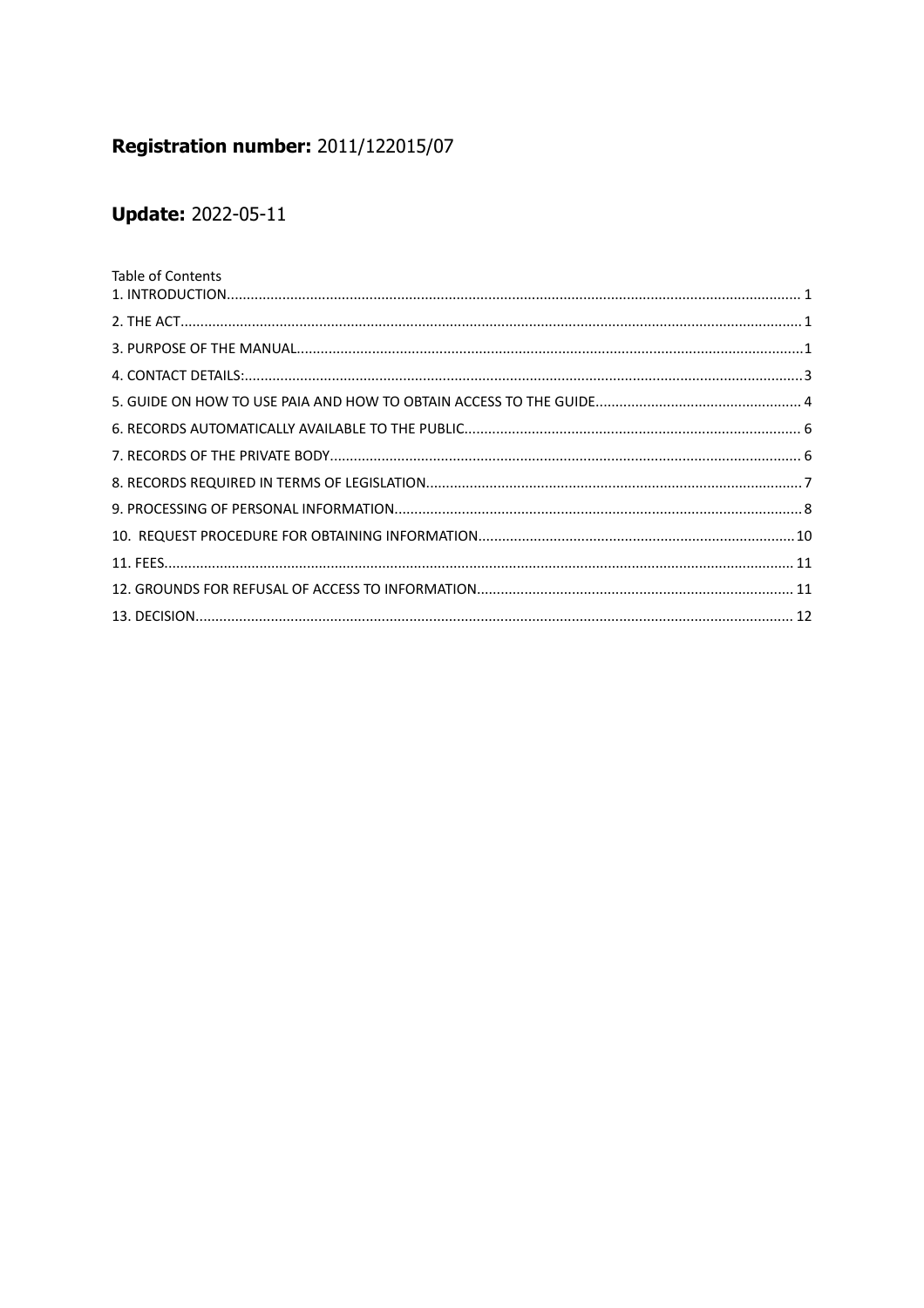## <span id="page-2-0"></span>**1. INTRODUCTION**

This Notice explains how we obtain, use and disclose your personal information, in accordance with the requirements of the Protection of Personal Information Act ("POPIA").

[sic] Entertainment Pty Ltd (and including this website:

www.sicEntertainment.co.za) are committed to protecting your privacy and to ensure that your personal information is collected and used properly, lawfully and transparently.

## <span id="page-2-1"></span>**2. THE ACT**

The Promotion of Access to Information Act, No 2 of 2000 ("The Act") was enacted on 3 February 2000, giving effect to the right of access to any information held by Government, as well as any information held by another person who is required for the exercising or protection of any rights. This right is entrenched in the Bill of Rights in the Constitution of South Africa. Where a request is made in terms of The Act, the body to which the request is made is not obliged to release the information, except where The Act expressly provides that the information may or must be released. The Act sets out the requisite procedural issues attached to such request.

### <span id="page-2-2"></span>**3. PURPOSE OF THE MANUAL**

#### **In order to promote effective governance of private bodies, it is necessary to ensure that everyone is empowered and educated to understand their rights in terms of The Act in order for them to exercise their rights in relation to public and private bodies.**

Section 9 of The Act, however, recognizes that such right to access to information cannot be unlimited and should be subject to justifiable limitations, including, but not limited to:

- Limitations aimed at the reasonable protection of privacy;
- Commercial confidentiality; and
- **•** Effective, efficient and good governance

And in a manner that balances that right with any other rights, including such rights contained in the Bill of Rights in the Constitution.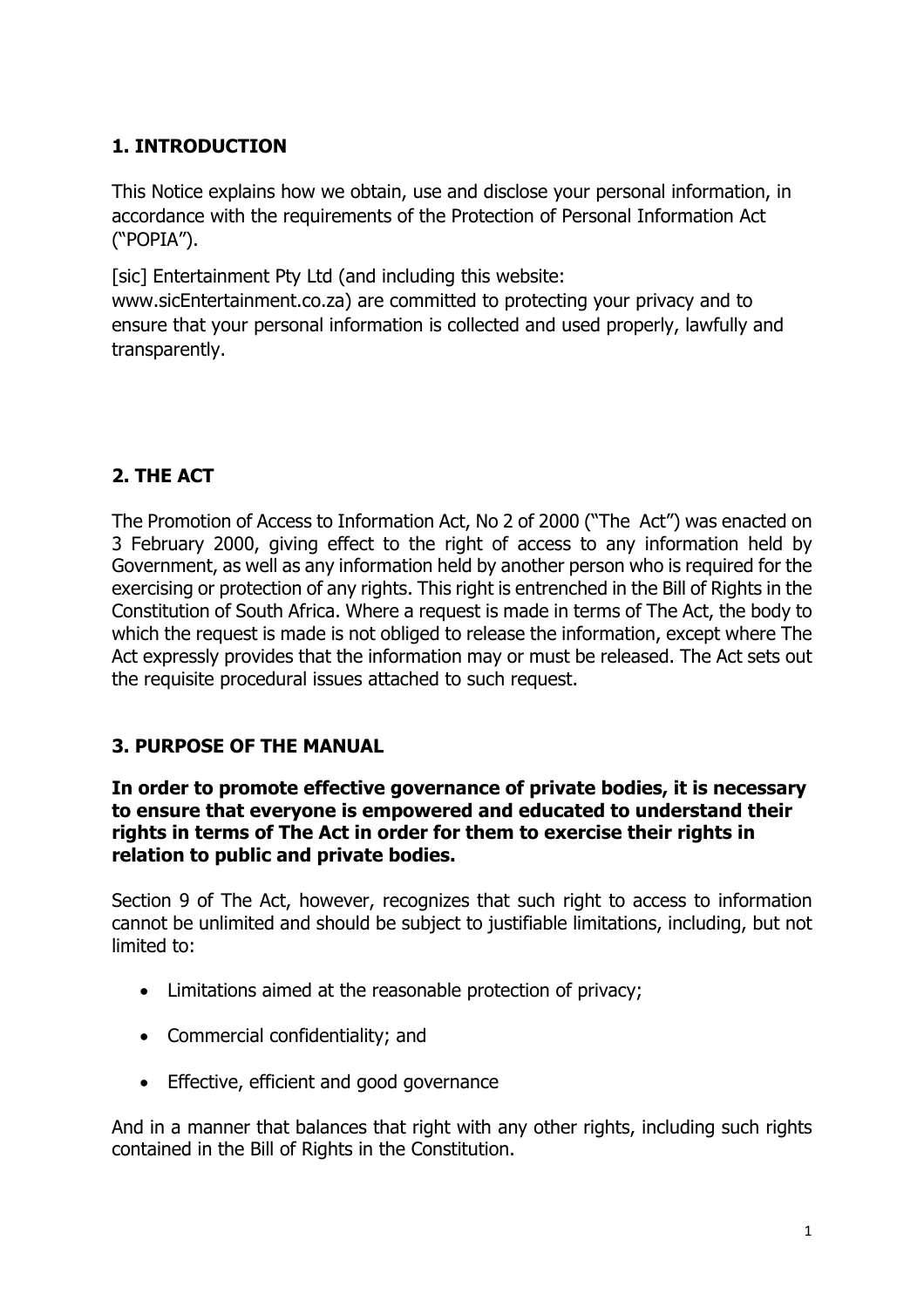Wherever reference is made to "Private Body" in this manual, it will refer to SIC Entertainment Pty Ltd.

This PAIA Manual assist you to-

- 3.1 check the categories of records held by SIC Entertainment Pty Ltd which are available without a person having to submit a formal PAIA request;
- 3.2 have a sufficient understanding of how to make a request for access to a record of SIC Entertainment Pty Ltd, by providing a description of the subjects on which SIC Entertainment Pty Ltd holds records and the categories of records held on each subject;
- 3.3 know the description of the records of SIC Entertainment Pty Ltd which are available in accordance with any other legislation;
- 3.4 access all the relevant contact details of the Information Officer and Deputy Information Officer who will assist you with the records you intend to access;
- 3.5 know the description of the guide on how to use PAIA, as updated by the Regulator and how to obtain access to it;
- 3.6 know if SIC Entertainment Pty Ltd will process personal information, the purpose of processing of personal information and the description of the categories of data subjects and of the information or categories of information relating thereto;
- 3.7 know the description of the categories of data subjects and of the information or categories of information relating thereto;
- 3.8 know the recipients or categories of recipients to whom the personal information may be supplied;
- 3.9 know if SIC Entertainment Pty Ltd has planned to transfer or process personal information outside the Republic of South Africa and the recipients or categories of recipients to whom the personal information may be supplied; and
- 3.10 know whether SIC Entertainment Pty Ltd has appropriate security measures to ensure the confidentiality, integrity and availability of the personal information which is to be processed.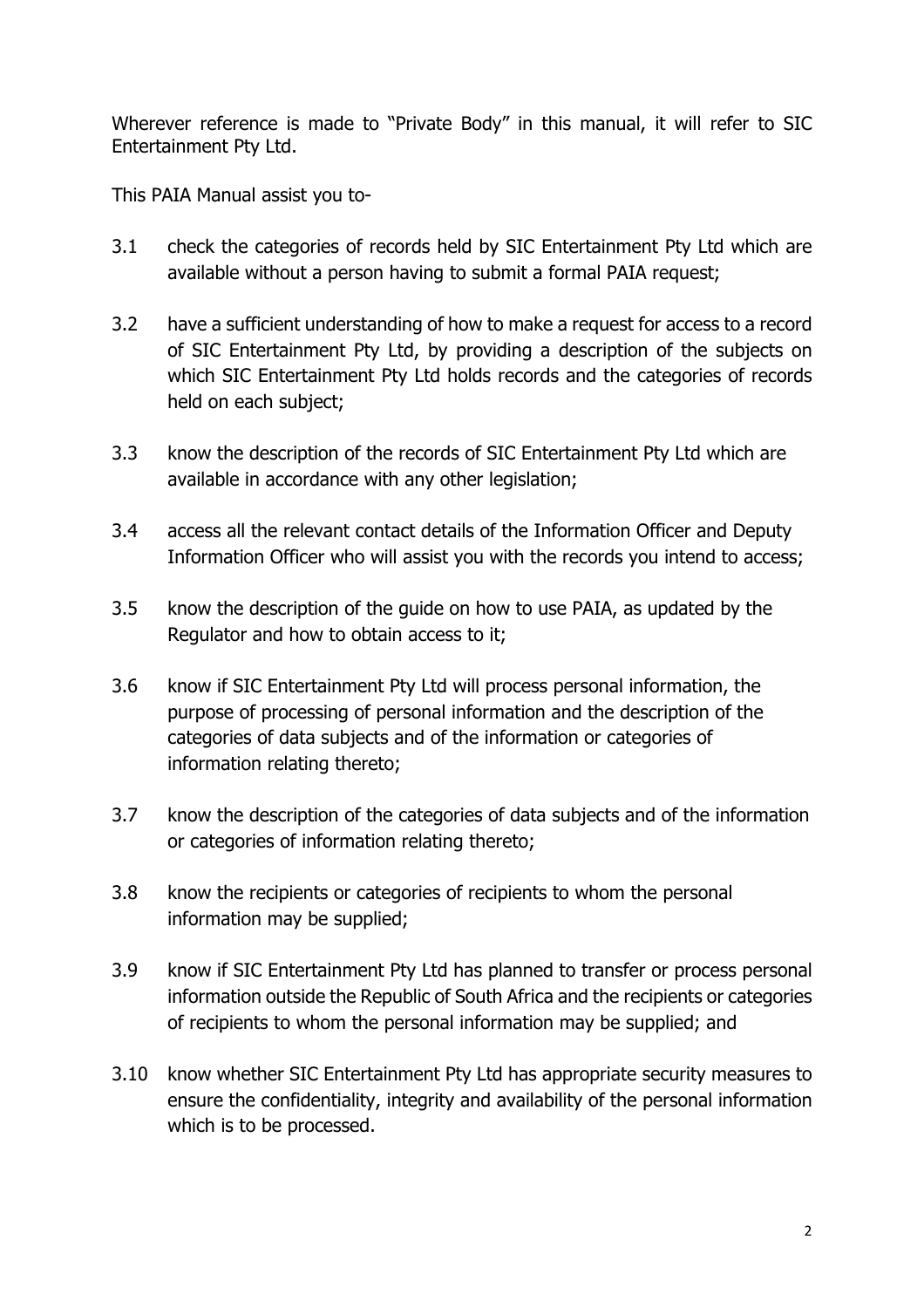#### <span id="page-4-0"></span>**4. CONTACT DETAILS:**

Information Officer: Name: Elsje Smuts

Phone Number: +27 82 873 7663

E-mail: elsje@truebluecommunication.co.za

Postal Address: 363 Surrey avenue Ferndale Randburg 2194

Physical Address: 363 Surrey avenue Ferndale Randburg 2194

Telephone No: +27 10 600 2145

E-mail: info@sicentertainment.co.za

Deputy Information Officer:

Not applicable

#### **GENERAL INFORMATION:**

#### Name of **Private Body: SIC Entertainment Pty Ltd**

Registration No: 2011/122015/07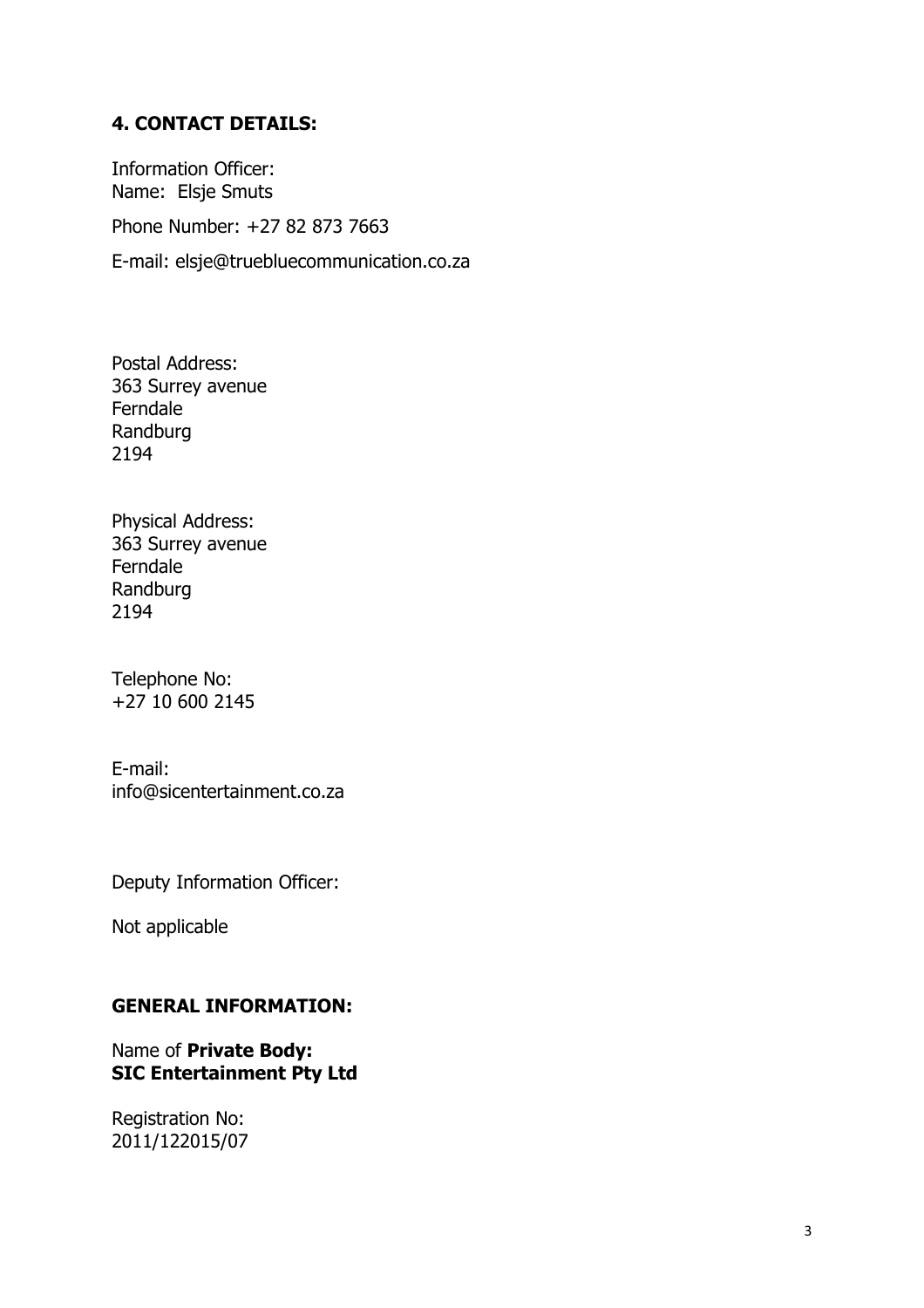Postal Address: 363 Surrey avenue Ferndale Randburg 2194

Physical Address (or principal place of business): 363 Surrey avenue Ferndale Randburg 2194

Telephone No: +27 10 600 2145

E-mail: info@sicentertainment.co.za

Website: www.sicentertainment.co.za

## <span id="page-5-0"></span>**5. GUIDE ON HOW TO USE PAIA AND HOW TO OBTAIN ACCESS TO THE GUIDE**

- 5.1. The Regulator has, in terms of section 10(1) of PAIA, as amended, updated and made available the revised Guide on how to use PAIA ("Guide"), in an easily comprehensible form and manner, as may reasonably be required by a person who wishes to exercise any right contemplated in PAIA and POPIA.
- 5.2. The Guide is available in each of the official languages and in braille.
- 5.3. The aforesaid Guide contains the description of-
	- 5.3.1. the objects of PAIA and POPIA;
	- 5.3.2. the postal and street address, phone and fax number and, if available, electronic mail address of-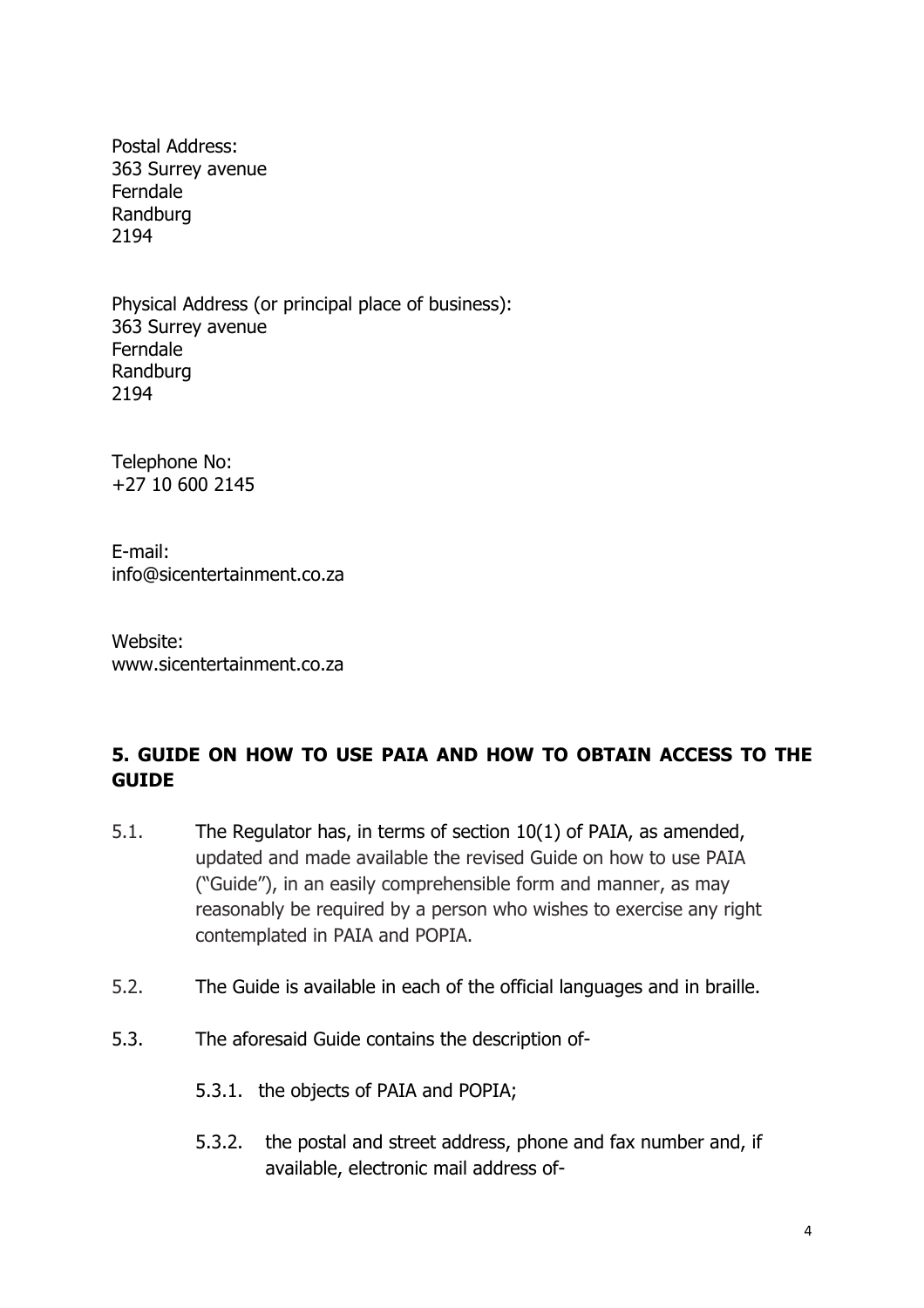- 5.3.2.1 the Information Officer of every public body, and
- 5.3.2.2 every Deputy Information Officer of every public and private body designated in terms of section 17(1) of PAIA and section 56 of POPIA;
- 5.3.3 the manner and form of a request for-
	- 5.3.3.1 access to a record of a public body contemplated in section 11 of PAIA; and
	- 5.3.3.2 access to a record of a private body contemplated in section 50 of PAIA;
- 5.3.4 the assistance available from the IO of a public body in terms of PAIA and POPIA;
- 5.3.5 the assistance available from the Regulator in terms of PAIA and POPIA;
- 5.3.6 all remedies in law available regarding an act or failure to act in respect of a right or duty conferred or imposed by PAIA and POPIA, including the manner of lodging-
	- 5.3.6.1 an internal appeal;
	- 5.3.6.2 a complaint to the Regulator; and
	- 5.3.6.3 an application with a court against a decision by the information officer of a public body, a decision on internal appeal or a decision by the Regulator or a decision of the head of a private body;
- 5.3.7 the provisions of sections 14 and 51 of PAIA requiring a public body and private body, respectively, to compile a manual, and how to obtain access to a manual;
- 5.3.8 the provisions of sections 15 and 52 of PAIA providing for the voluntary disclosure of categories of records by a public body and private body, respectively;
- 5.3.9 the notices issued in terms of sections 22 and 54 of PAIA regarding fees to be paid in relation to requests for access; and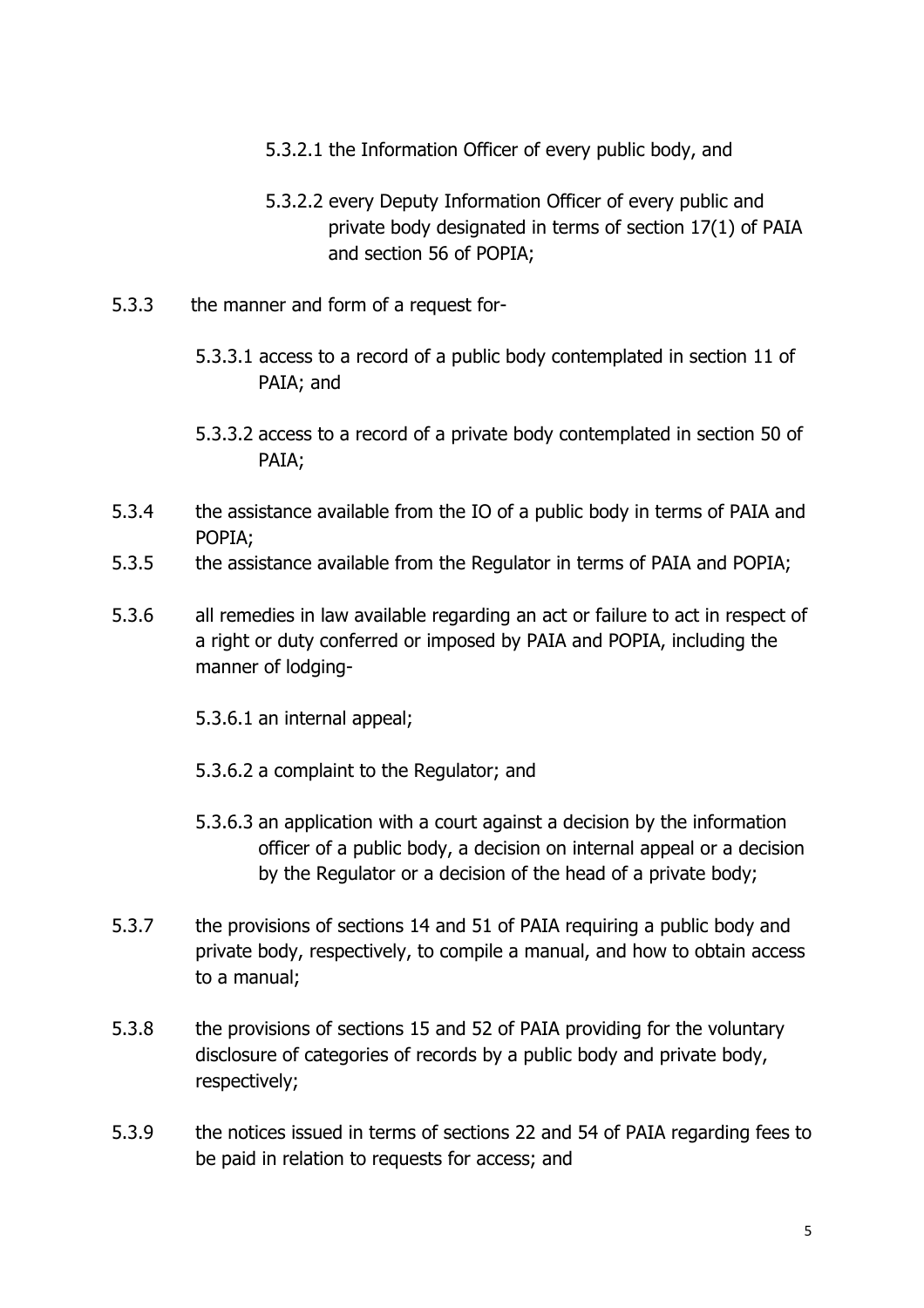- 5.3.10 the regulations made in terms of section 92 of PAIA.
- 5.4 Members of the public can inspect or make copies of the Guide from the offices of the public and private bodies, including the office of the Regulator, during normal working hours.
- 5.5 The Guide can also be obtained-
- 5.5.1 upon request to the Information Officer;
- 5.5.2 from the website of the Regulator [\(https://www.justice.gov.za/inforeg/](https://www.justice.gov.za/inforeg/)).
- 5.6 A copy of the Guide is also available in two official languages, for public inspection during normal office hours.

| <b>Category of records</b> | <b>Types of the Record</b> | <b>Available</b><br>on<br><b>Website</b> | <b>Available</b><br>upon<br>request |
|----------------------------|----------------------------|------------------------------------------|-------------------------------------|
| Client                     | Invoice                    |                                          | X                                   |
|                            | Quotation                  |                                          | X                                   |
|                            | Price List                 |                                          | X                                   |
|                            |                            |                                          |                                     |
| Company                    | <b>Company Profile</b>     |                                          | X                                   |
|                            | Catalogue                  |                                          | X                                   |
|                            | Contact details            |                                          | Χ                                   |
|                            | Meet the Team              |                                          |                                     |

### <span id="page-7-0"></span>**6. RECORDS AUTOMATICALLY AVAILABLE TO THE PUBLIC**

### <span id="page-7-1"></span>**7. RECORDS OF THE PRIVATE BODY**

This clause serves as a reference to the records that the **Private Body** holds in order to facilitate a request in terms of **The Act.**

The information is classified and grouped according to records relating to the following subject and categories: It is recorded that the accessibility of the documents listed herein below, may be subject to the grounds of refusal set out hereinafter.

| <b>Categories of records</b> |
|------------------------------|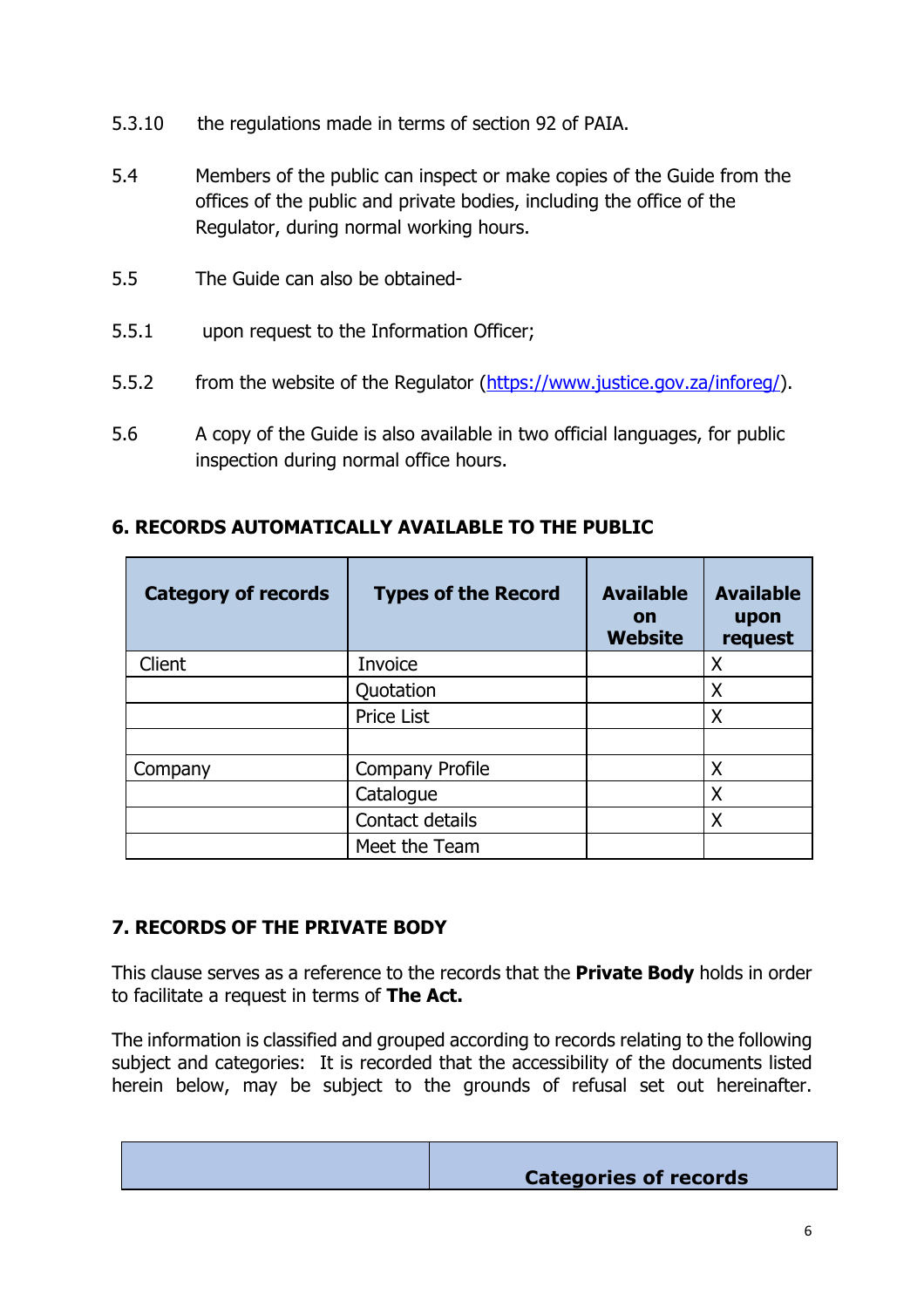|                        | Subjects on which the body<br>holds records |                                                                                         |
|------------------------|---------------------------------------------|-----------------------------------------------------------------------------------------|
| Proposals              |                                             | Strategic Documents, Plans, Annual Reports, Strategic Plan, Annual<br>Performance Plan. |
| <b>Human Resources</b> |                                             | - HR policies and procedures<br><b>Advertised posts</b><br><b>Employees records</b>     |

## <span id="page-8-0"></span>**8. RECORDS REQUIRED IN TERMS OF LEGISLATION**

Records are kept in accordance with legislation applicable to SIC Entertainment Pty Ltd, which includes but is not limited to, the following –

| <b>Category of Records</b>  | <b>Applicable Legislation</b>                                                                                                                                                                                                                                                                                                                   |
|-----------------------------|-------------------------------------------------------------------------------------------------------------------------------------------------------------------------------------------------------------------------------------------------------------------------------------------------------------------------------------------------|
| Memorandum of incorporation | Companies Act 71 of 2008                                                                                                                                                                                                                                                                                                                        |
| <b>PAIA Manual</b>          | Promotion of Access to Information Act<br>2 of 2000                                                                                                                                                                                                                                                                                             |
| <b>Employee Records</b>     | Labour Relations Act, 66 of 1995<br>Employment Equity Act, 55 of 1998<br>Basic Conditions of Employment Act, 75<br>of 1997<br>Compensation for Occupational Injuries<br>and Diseases Act, 130 of<br>1993<br>Skills Development Levy Act, No. 9 of<br>1999<br>Skills Development Act, 9 of 1997<br>Skills Development Levy Act, No. 9 of<br>1999 |
| <b>SARS</b> submissions     | Income Tax Act, 58 of 1962                                                                                                                                                                                                                                                                                                                      |
| <b>Privacy Notice</b>       | Protection of Personal Information Act,<br>4 of 2013                                                                                                                                                                                                                                                                                            |

Reference to the above-mentioned legislation shall include subsequent amendments and secondary legislation to such legislation.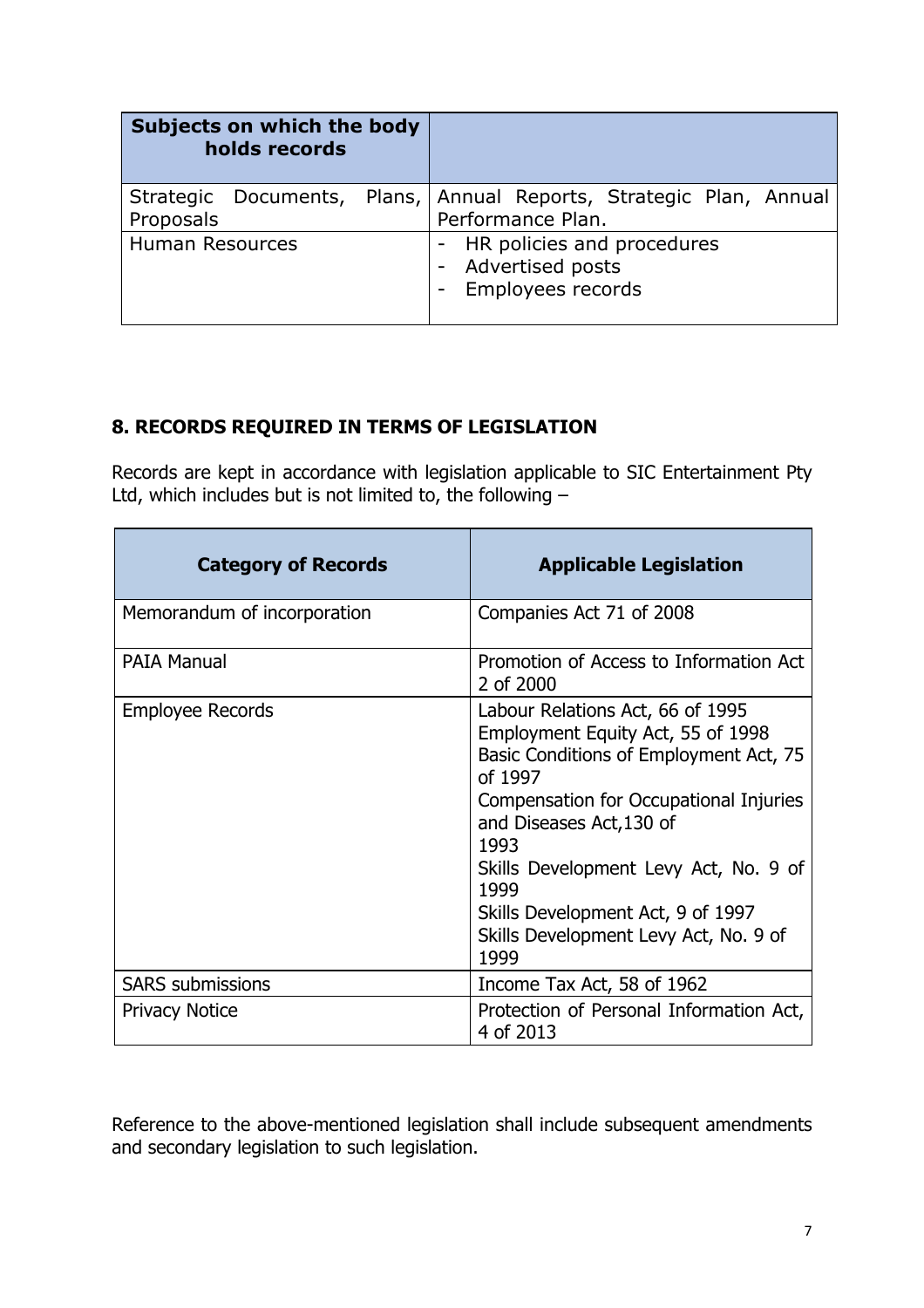### <span id="page-9-0"></span>**9. PROCESSING OF PERSONAL INFORMATION**

#### **9.1 Purpose of Processing Personal Information**

We only process personal information for:

- To gather contact information;
- To confirm and verify your identity or to verify that you are an authorised user for security purposes;
- For the detection and prevention of fraud, crime, money laundering or other malpractice;
- To conduct market or customer satisfaction research or for statistical analysis;
- For audit and record keeping purposes;
- In connection with legal proceedings.

# **9.2 Description of the categories of Data Subjects and of the information or categories of information relating thereto**

| <b>Categories of Data</b><br><b>Subjects</b> | <b>Personal Information that may be</b><br>processed                                              |  |
|----------------------------------------------|---------------------------------------------------------------------------------------------------|--|
| Customers / Clients                          | name, address, registration numbers or<br>identity numbers, employment status and<br>bank details |  |
| <b>Service Providers</b>                     | names, registration number, vat numbers,<br>address, trade secrets and bank details               |  |
| lovees                                       | address, qualifications, gender and race                                                          |  |

# **9.3 The recipients or categories of recipients to whom the personal information may be supplied**

| <b>Category of personal</b><br>information                                      | <b>Recipients or Categories of</b><br><b>Recipients to whom the personal</b><br>information may be supplied |
|---------------------------------------------------------------------------------|-------------------------------------------------------------------------------------------------------------|
| Identity number and names, for South African Police Services<br>criminal checks |                                                                                                             |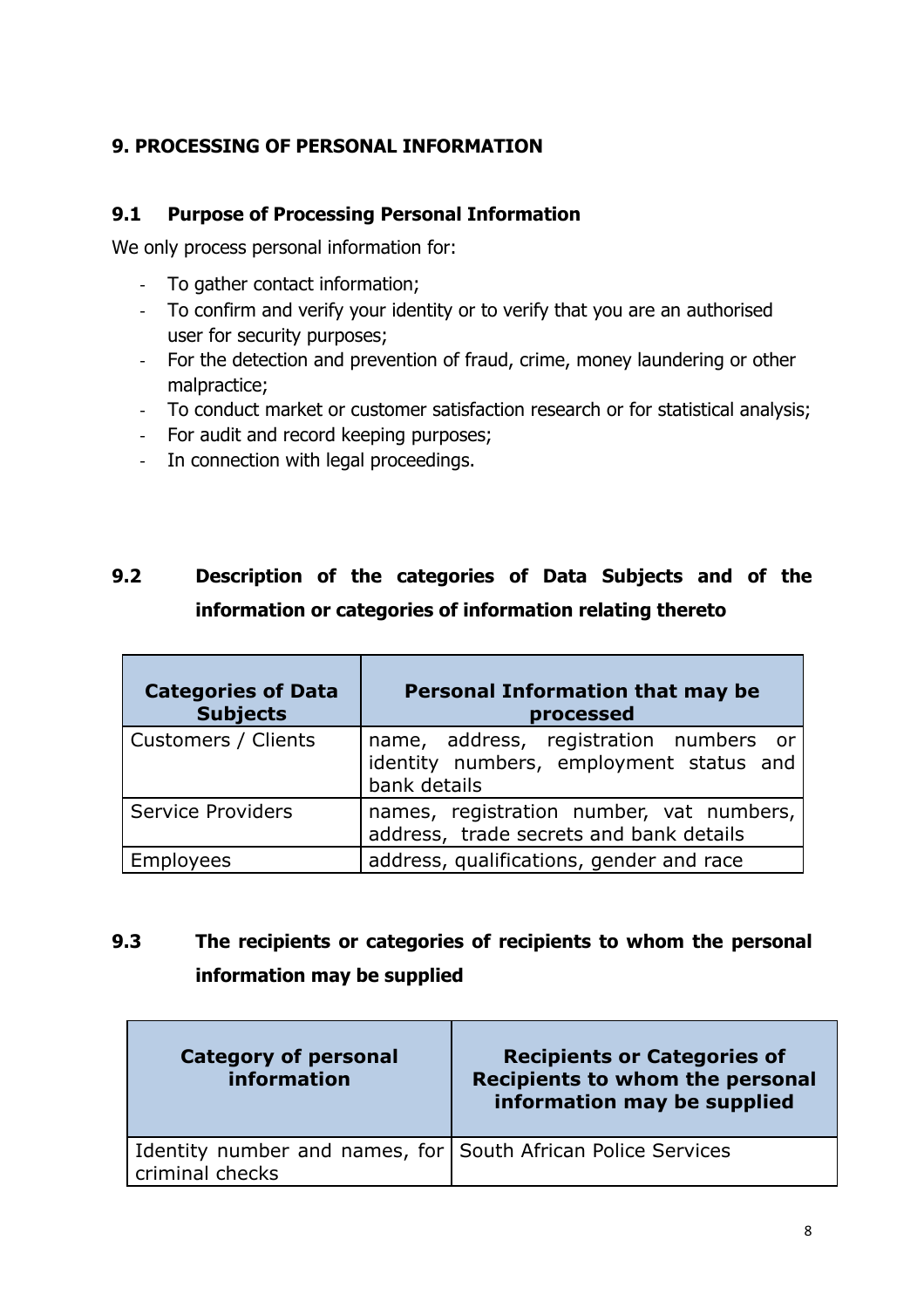| verifications                                                        | Qualifications, for qualification   South African Qualifications Authority |
|----------------------------------------------------------------------|----------------------------------------------------------------------------|
| Credit and payment history, for Credit Bureaus<br>credit information |                                                                            |

### **9.4 Planned transborder flows of personal information**

The following categories of information is transferred outside the borders of South Africa:

- Client contact details
- **9.5 General description of Information Security Measures to be implemented by the responsible party to ensure the confidentiality, integrity and availability of the information**

#### **Our security policies and procedures cover:**

- Physical security;
- Computer and network security;
- Access to personal information;
- Secure communications;
- Security in contracting out activities or functions;
- Retention and disposal of information;
- Acceptable usage of personal information;
- Governance and regulatory issues;
- Monitoring access and usage of private information;
- Investigating and reacting to security incidents.

When we contract with third parties, we impose appropriate security, privacy and confidentiality obligations on them to ensure that personal information that we remain responsible for, is kept secure.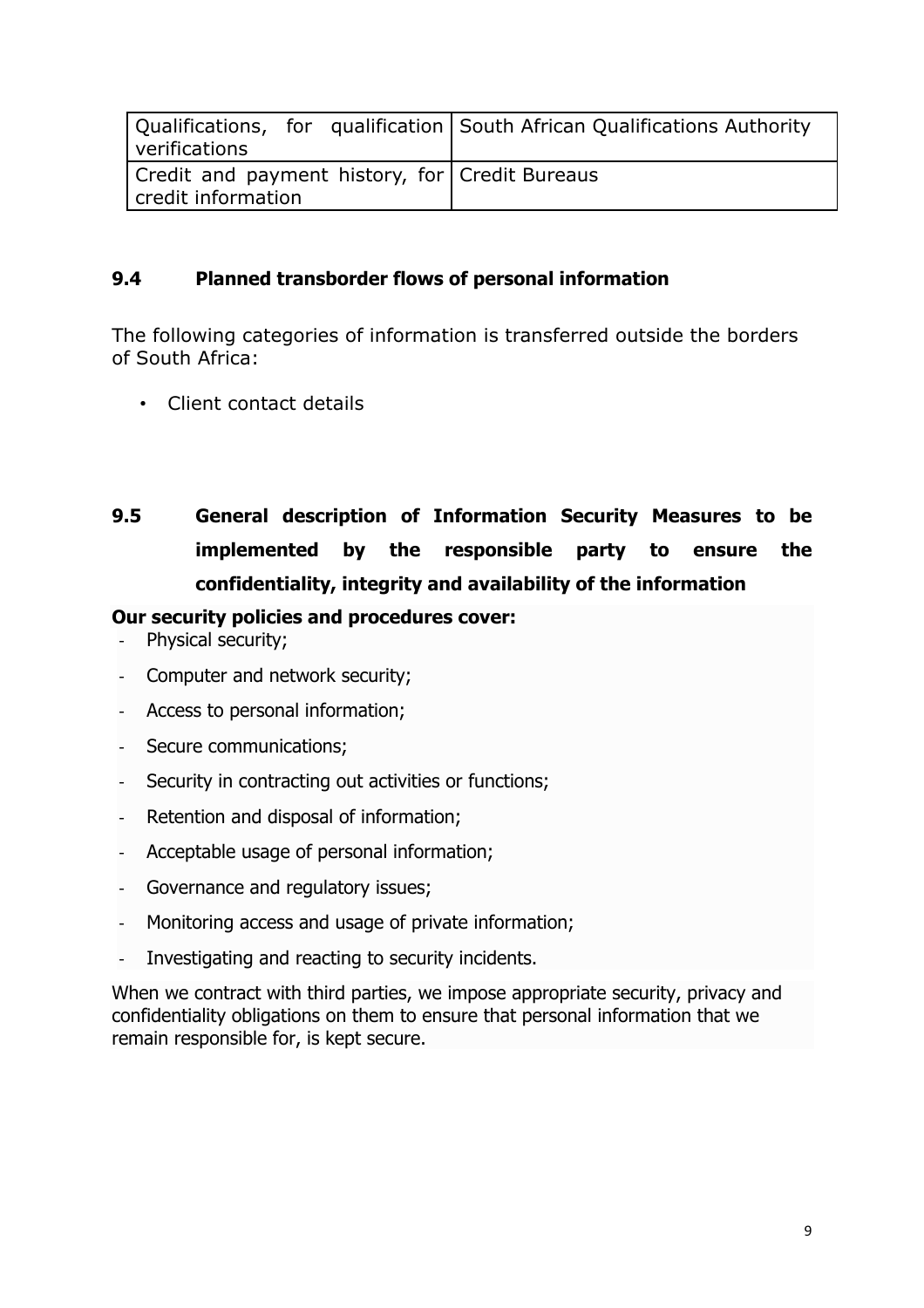#### <span id="page-11-0"></span>**10. REQUEST PROCEDURE FOR OBTAINING INFORMATION**

#### **Access to records held by the PRIVATE BODY**

Records held by the **Private Body** may be accessed by request only once the prerequisites for access have been met.

The requester must fulfil the prerequisites for access in terms of **The Act,** including the payment of a requested access fee.

The requester must comply with all the procedural requirements contained in **The Act** relating to the request for access to a record.

The requester must complete the prescribed Form and submit same as well as payment of a request fee and a deposit, if applicable, to the Information Officer at the postal or physical address, fax number or electronic mail address as stated herein.

The prescribed form must be filled in with enough particulars to at least enable the Information Officer to identify –

- The record or records requested;
- The identity of the requester,
- Which form of access is required, if the request is granted;
- The postal address or fax number or email address of the requester.

The requester must state that he/she requires the information in order to exercise or protect a right, and clearly state what the nature of the right to be exercised or protected is. In addition, the requester must clearly specify why the record is necessary to exercise or protect such a right.

The **Private Body** will process the request within 30 days, unless the requester has stated a special reason that would satisfy the Information Officer that circumstances dictate that the above time periods are not complied with.

The requester shall be informed whether access has been granted or denied. If, in addition, the requester requires the reason for the decision in any other manner, he / she must state the manner and the particulars so required.

If a request is made on behalf of another person, then the requester must submit proof of the capacity in which the requesters making the request, to the reasonable satisfaction of the Information Officer.

If an individual is unable to complete the prescribed form because of illiteracy or disability, such a person may make the request orally.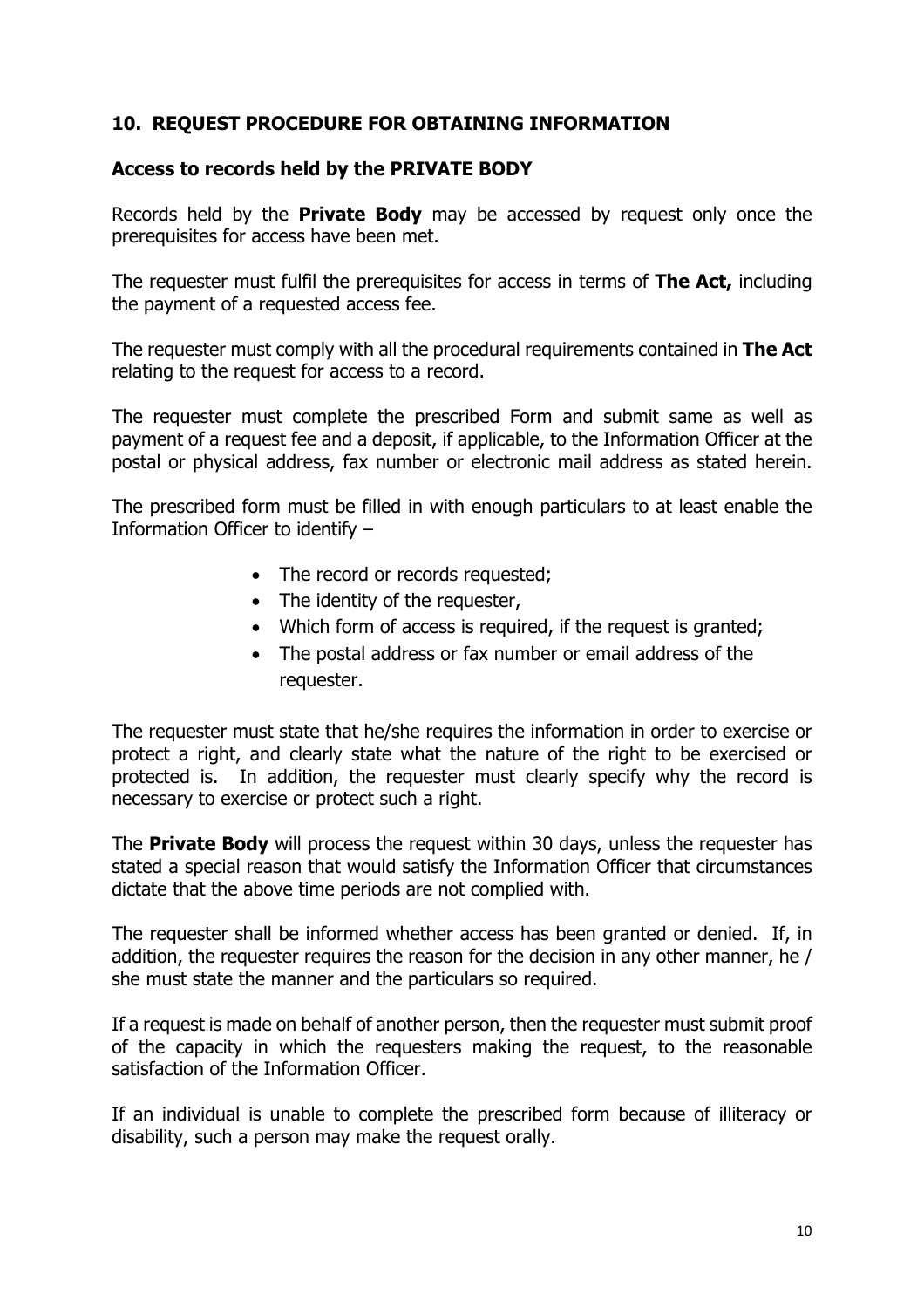The requester must pay the prescribed fee before any further processing can take place.

### <span id="page-12-0"></span>**11. FEES**

When the Information Officer receives the request, such Officer shall by notice require the requester to pay the prescribed request fee (if any), before any further processing of the request.

If the search for the record has been made in the preparation of the record for disclosure, including arrangements to make it available in the requested form, and it requires more than the hours prescribed in the regulation for this purpose, the Information Officer shall notify the requester to pay as a deposit the prescribed portion of the access fee which would be payable if the request is granted.

The Information Officer shall withhold a record until the requester has paid the Fees as indicated.

A requester, whose request for access to a record has been granted, must pay an access fee for reproduction and for search and preparation, and for any time reasonably required in excess of the prescribed hours to search for and prepare the record for disclosure, including making arrangements to make it available in the requested form.

If a deposit has been paid in respect of a request for access, which is refused, then the Information Officer concerned must repay the deposit to the requester.

### <span id="page-12-1"></span>**12. GROUNDS FOR REFUSAL OF ACCESS TO INFORMATION**

The main grounds for the **Private Body** to refuse a request for information relates to the:

Mandatory protection of the privacy of a third party that is a natural person that would involve the unreasonable disclosure of personal information of that natural person;

Mandatory protection of the commercial information of a third party, if the record contains:

- Trade secrets of that third party;
- Financial, commercial, scientific or technical information, disclosure of which could likely cause harm to the financial or commercial interests of that third party;

- Information disclosed in confidence by a third party to the Private Body, if the disclosure could put that third party at a disadvantage in negotiations or commercial competition